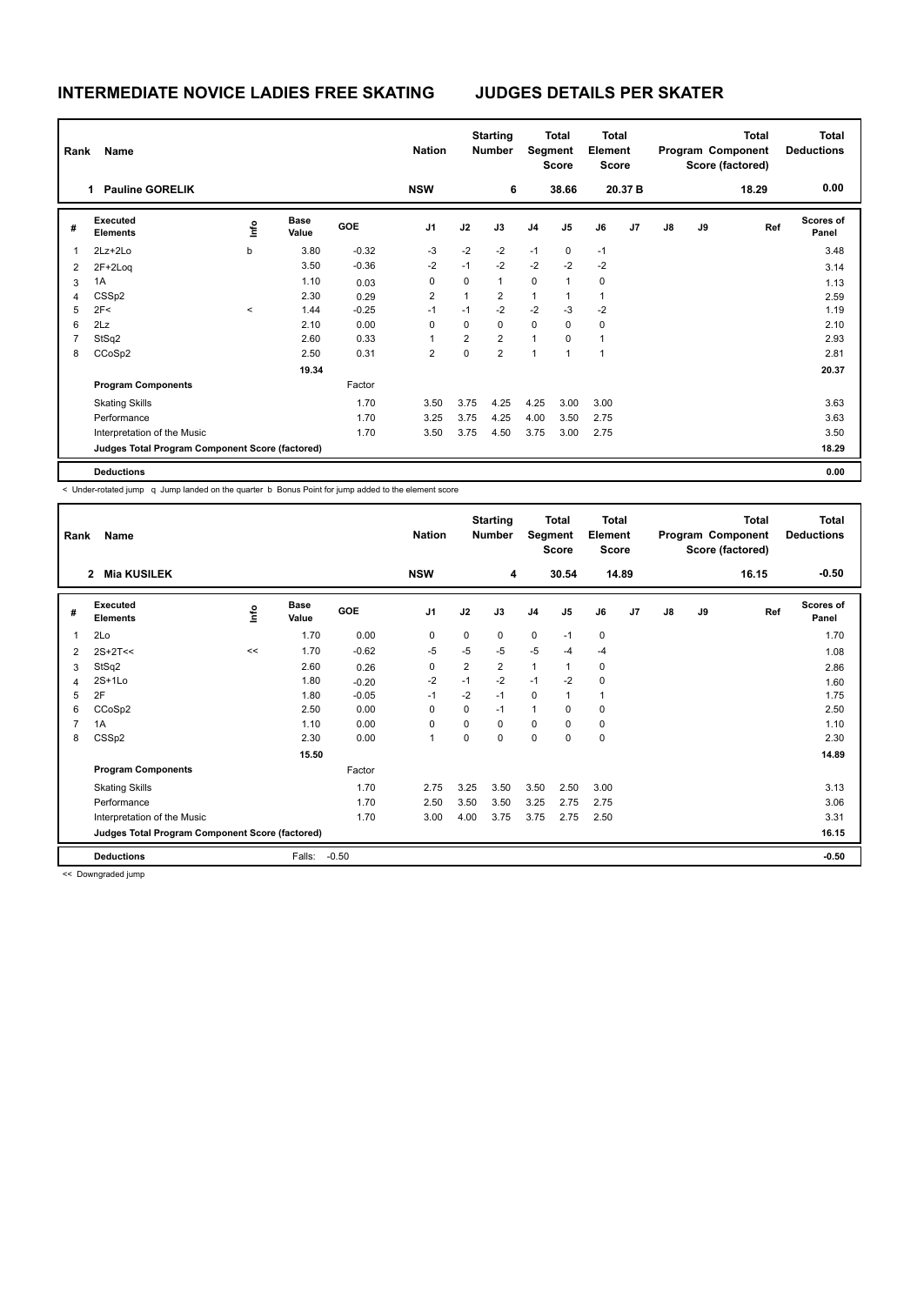# **INTERMEDIATE NOVICE LADIES FREE SKATING JUDGES DETAILS PER SKATER**

| Rank<br>Name            |                                                 |      |                      |            |                | <b>Starting</b><br><b>Number</b> |                | Total<br>Segment<br>Score |                | <b>Total</b><br>Element<br><b>Score</b> |                |    |    | <b>Total</b><br>Program Component<br>Score (factored) | <b>Total</b><br><b>Deductions</b> |
|-------------------------|-------------------------------------------------|------|----------------------|------------|----------------|----------------------------------|----------------|---------------------------|----------------|-----------------------------------------|----------------|----|----|-------------------------------------------------------|-----------------------------------|
|                         | <b>Maya MILANOVIC</b><br>3                      |      |                      |            | <b>NSW</b>     |                                  | 3              |                           | 27.83          | 12.95                                   |                |    |    | 14.88                                                 | 0.00                              |
| #                       | Executed<br><b>Elements</b>                     | lnfo | <b>Base</b><br>Value | <b>GOE</b> | J <sub>1</sub> | J2                               | J3             | J <sub>4</sub>            | J5             | J6                                      | J <sub>7</sub> | J8 | J9 | Ref                                                   | <b>Scores of</b><br>Panel         |
| $\overline{\mathbf{1}}$ | 2Loq                                            | q    | 1.70                 | $-0.34$    | $-3$           | $-2$                             | $-2$           | $-2$                      | $-2$           | $-2$                                    |                |    |    |                                                       | 1.36                              |
| $\overline{2}$          | 1S                                              |      | 0.40                 | 0.00       | 0              | 0                                | $\mathbf 0$    | $\mathbf 0$               | 0              | 0                                       |                |    |    |                                                       | 0.40                              |
| 3                       | CSS <sub>p2</sub>                               |      | 2.30                 | 0.12       | 1              | $-1$                             | $\mathbf{1}$   | $\mathbf 0$               | 1              | $\mathbf 0$                             |                |    |    |                                                       | 2.42                              |
| 4                       | 1F+1A+SEQ                                       |      | 1.28                 | 0.08       | 1              | 0                                | $\mathbf{1}$   | $\mathbf 0$               | 1              | $\overline{1}$                          |                |    |    |                                                       | 1.36                              |
| 5                       | CCoSp2                                          |      | 2.50                 | 0.31       | $\overline{2}$ | 1                                | $\overline{2}$ | 1                         | $\overline{1}$ | $-1$                                    |                |    |    |                                                       | 2.81                              |
| 6                       | StSq2                                           |      | 2.60                 | $-0.07$    | 0              | $-1$                             | $\mathbf 0$    | $\mathbf 0$               | 1              | $-1$                                    |                |    |    |                                                       | 2.53                              |
| $\overline{7}$          | 1A                                              |      | 1.10                 | 0.06       | $\mathbf 0$    | 0                                | $\mathbf{1}$   | $\mathbf 0$               | $\overline{2}$ | $\mathbf{1}$                            |                |    |    |                                                       | 1.16                              |
| 8                       | 2Sq                                             | q    | 1.30                 | $-0.39$    | $-4$           | -5                               | $-3$           | $-3$                      | $-2$           | $-2$                                    |                |    |    |                                                       | 0.91                              |
|                         |                                                 |      | 13.18                |            |                |                                  |                |                           |                |                                         |                |    |    |                                                       | 12.95                             |
|                         | <b>Program Components</b>                       |      |                      | Factor     |                |                                  |                |                           |                |                                         |                |    |    |                                                       |                                   |
|                         | <b>Skating Skills</b>                           |      |                      | 1.70       | 3.00           | 2.25                             | 3.75           | 3.25                      | 3.25           | 2.75                                    |                |    |    |                                                       | 3.06                              |
|                         | Performance                                     |      |                      | 1.70       | 2.75           | 2.50                             | 3.75           | 2.75                      | 3.50           | 2.50                                    |                |    |    |                                                       | 2.88                              |
|                         | Interpretation of the Music                     |      |                      | 1.70       | 2.50           | 2.50                             | 3.50           | 2.75                      | 3.50           | 2.25                                    |                |    |    |                                                       | 2.81                              |
|                         | Judges Total Program Component Score (factored) |      |                      |            |                |                                  |                |                           |                |                                         |                |    |    |                                                       | 14.88                             |
|                         | <b>Deductions</b>                               |      |                      |            |                |                                  |                |                           |                |                                         |                |    |    |                                                       | 0.00                              |

q Jump landed on the quarter

| Rank                                 | Name                                            | <b>Nation</b>            |                      | <b>Starting</b><br><b>Number</b> |                | <b>Total</b><br>Segment<br><b>Score</b> |              | <b>Total</b><br>Element<br>Score | <b>Total</b><br>Program Component<br>Score (factored) |                |       | <b>Total</b><br><b>Deductions</b> |    |       |                    |
|--------------------------------------|-------------------------------------------------|--------------------------|----------------------|----------------------------------|----------------|-----------------------------------------|--------------|----------------------------------|-------------------------------------------------------|----------------|-------|-----------------------------------|----|-------|--------------------|
| <b>Nea WILSON</b><br><b>NSW</b><br>4 |                                                 |                          |                      |                                  |                |                                         | $\mathbf{2}$ |                                  | 24.40                                                 |                | 10.58 |                                   |    | 13.82 | 0.00               |
| #                                    | <b>Executed</b><br><b>Elements</b>              | lnfo                     | <b>Base</b><br>Value | <b>GOE</b>                       | J1             | J2                                      | J3           | J <sub>4</sub>                   | J5                                                    | J6             | J7    | J8                                | J9 | Ref   | Scores of<br>Panel |
|                                      | 2Lo<<                                           | <<                       | 0.50                 | $-0.21$                          | $-4$           | $-4$                                    | $-5$         | $-4$                             | $-5$                                                  | $-3$           |       |                                   |    |       | 0.29               |
| 2                                    | $2F<<+1T$                                       | <<                       | 0.90                 | $-0.21$                          | $-4$           | $-4$                                    | $-5$         | $-4$                             | $-5$                                                  | $-3$           |       |                                   |    |       | 0.69               |
| 3                                    | CS <sub>p2</sub>                                |                          | 1.80                 | 0.23                             | $\overline{2}$ | $\overline{2}$                          | $\mathbf{1}$ | $\mathbf{1}$                     | 1                                                     | $\overline{1}$ |       |                                   |    |       | 2.03               |
|                                      | $2Lz$ !<<                                       | <<                       | 0.60                 | $-0.30$                          | $-5$           | $-5$                                    | $-5$         | $-5$                             | $-5$                                                  | -4             |       |                                   |    |       | 0.30               |
| 5                                    | $2S < +1T$                                      | $\overline{\phantom{a}}$ | 1.44                 | $-0.31$                          | $-3$           | $-3$                                    | $-3$         | $-3$                             | $-3$                                                  | $-2$           |       |                                   |    |       | 1.13               |
| 6                                    | 1A                                              |                          | 1.10                 | 0.00                             | 0              | $\mathbf 0$                             | $\mathbf 0$  | $\pmb{0}$                        | 0                                                     | 0              |       |                                   |    |       | 1.10               |
|                                      | StSq2                                           |                          | 2.60                 | 0.07                             | 0              | $\mathbf 0$                             | $\mathbf{1}$ | $\mathbf 0$                      | 0                                                     | -1             |       |                                   |    |       | 2.67               |
| 8                                    | CCoSp2                                          |                          | 2.50                 | $-0.13$                          | 1              | $-2$                                    | $\mathbf{1}$ | $\pmb{0}$                        | $-1$                                                  | $-2$           |       |                                   |    |       | 2.37               |
|                                      |                                                 |                          | 11.44                |                                  |                |                                         |              |                                  |                                                       |                |       |                                   |    |       | 10.58              |
|                                      | <b>Program Components</b>                       |                          |                      | Factor                           |                |                                         |              |                                  |                                                       |                |       |                                   |    |       |                    |
|                                      | <b>Skating Skills</b>                           |                          |                      | 1.70                             | 2.50           | 2.50                                    | 3.25         | 3.25                             | 2.00                                                  | 2.50           |       |                                   |    |       | 2.69               |
|                                      | Performance                                     |                          |                      | 1.70                             | 2.75           | 2.50                                    | 3.25         | 3.00                             | 2.25                                                  | 2.50           |       |                                   |    |       | 2.69               |
|                                      | Interpretation of the Music                     |                          |                      | 1.70                             | 2.75           | 2.75                                    | 3.50         | 3.25                             | 1.75                                                  | 2.25           |       |                                   |    |       | 2.75               |
|                                      | Judges Total Program Component Score (factored) |                          |                      |                                  |                |                                         |              |                                  |                                                       |                |       |                                   |    |       | 13.82              |
|                                      | <b>Deductions</b>                               |                          |                      |                                  |                |                                         |              |                                  |                                                       |                |       |                                   |    |       | 0.00               |

< Under-rotated jump << Downgraded jump ! Not clear edge